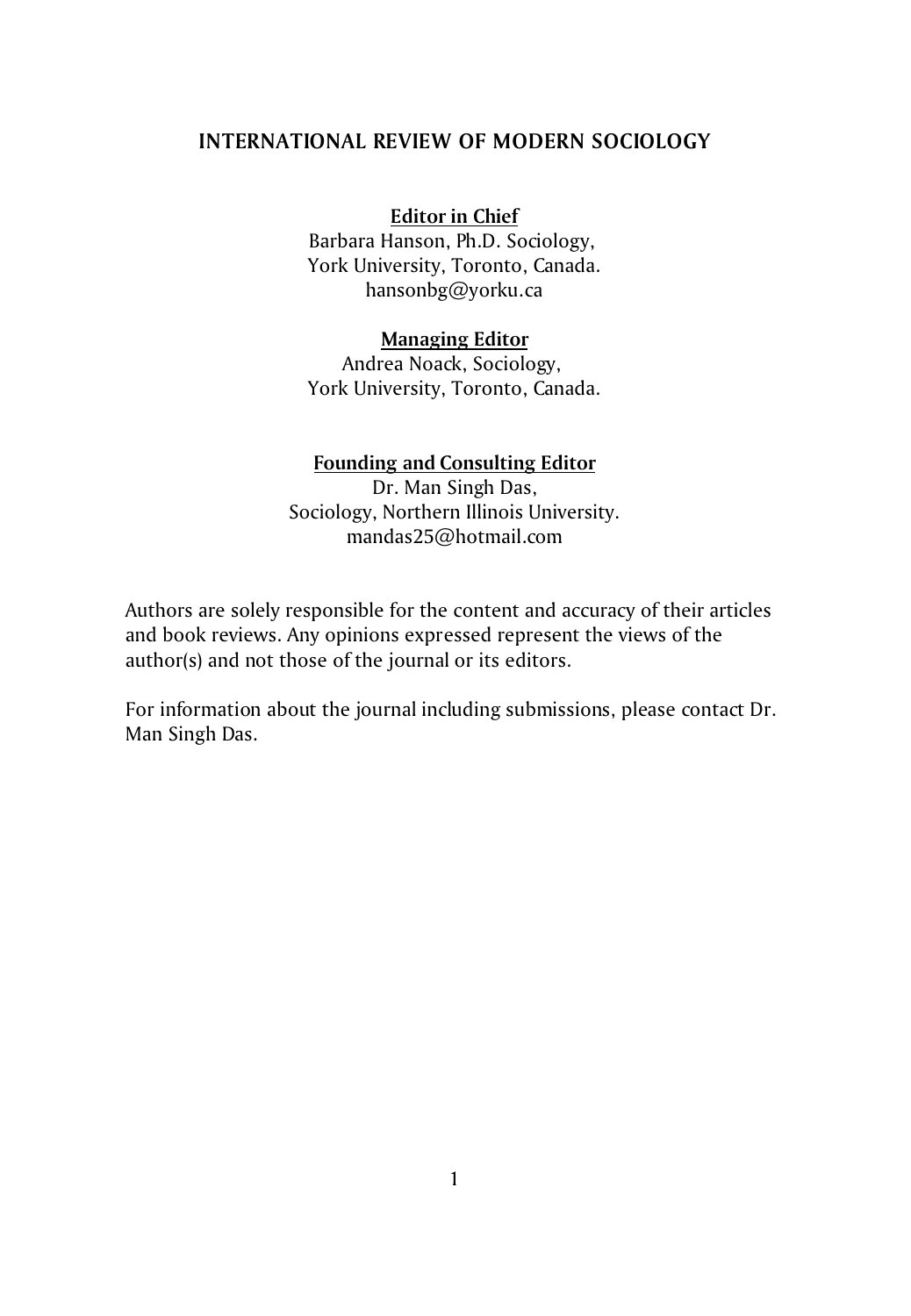# **INTERNATIONAL REVIEW OF MODERN SOCIOLOGY**

## VOLUME 30-ISSUE 1 FALL 2002

| <b>ARTICLES</b><br>The Political Economy of the Transition Fishing to Tourism, in Placencia,<br><b>Belize</b>                                                                                                                                                                                                      |
|--------------------------------------------------------------------------------------------------------------------------------------------------------------------------------------------------------------------------------------------------------------------------------------------------------------------|
| Welcome to the Real World: Gender and Ethnic Comparisons in Sources of<br>Job Satisfaction and Dissatisfaction Expected by Students and Experienced<br>by Recent Graduates<br>Manuel J. Carvajal, David Bendana, Alireza Bozorgmanesh, Miguel A.<br>Castillo, Katayoun Pourmasiha, Priya Rao and Juan A. Torres 18 |
| Wildlife Managers: Boundary Workers between the Human Community<br>and the Wilderness                                                                                                                                                                                                                              |
| <b>Russian Mafia: The Explanatory Power of Rational Choice Theory</b>                                                                                                                                                                                                                                              |
| <b>BOOK REVIEWS</b><br>Contemporary Field Research: Perspectives and Formulations, 2 <sup>nd</sup> ed.<br>by Robert E. Emerson (Waveland, 2001, 433 pages)                                                                                                                                                         |
| Old Order Mennonites: Rituals, Beliefs, and Community<br>by Daniel B. Lee (Burnham, 2000, 167 pages)                                                                                                                                                                                                               |
| <b>Bad Pastors: Clergy Misconduct in Modern America</b><br>Edited by Anson Shupe, William A. Stacey and Susan E. Darnell (New York<br>University Press, 2000, 256 pages)                                                                                                                                           |